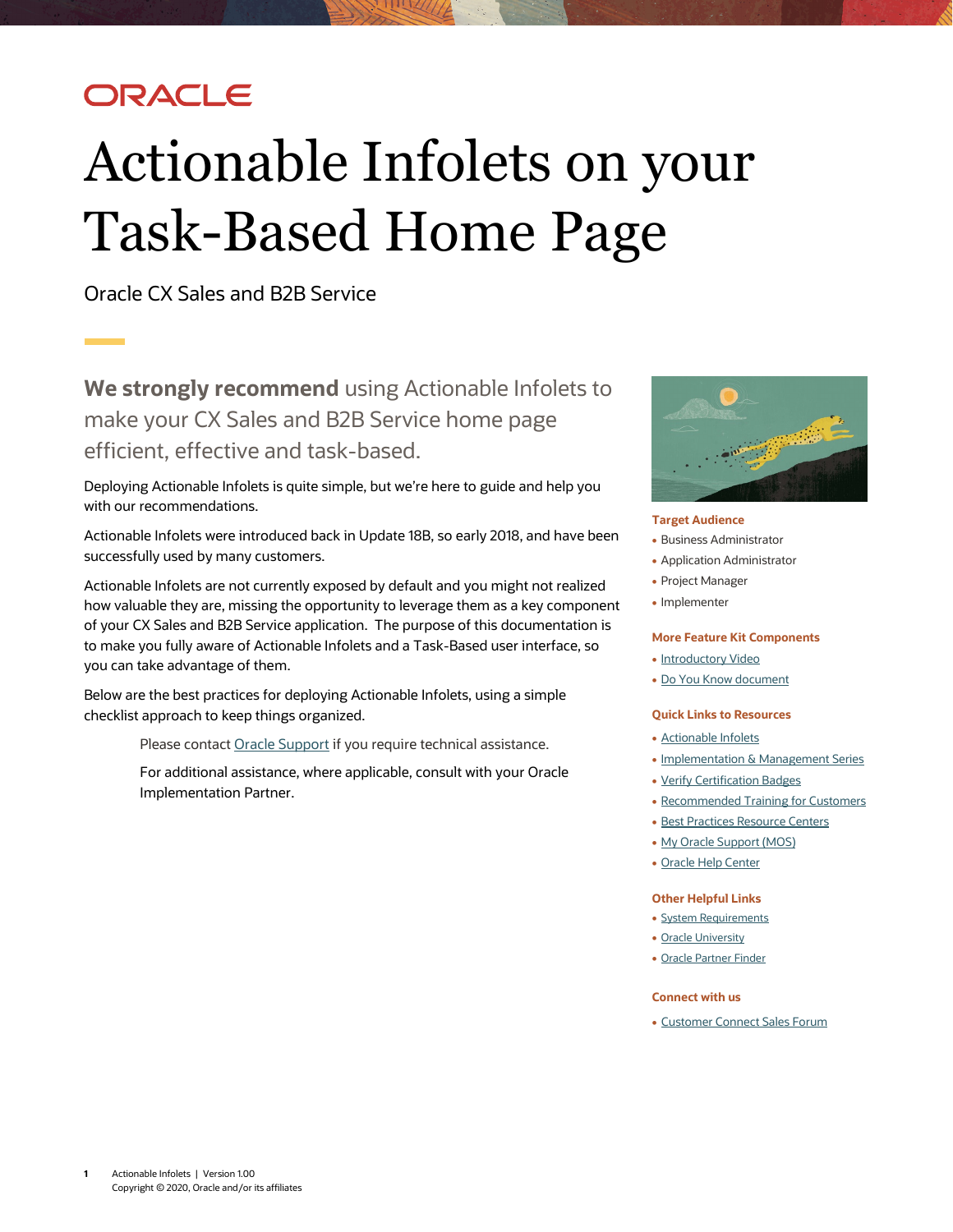## Enable, Configure and Promote Actionable Infolets

- **Enable** Actionable Infolets using the Structure tool. Detailed steps are provided in the [Actionable Infolets](http://www.oracle.com/pls/topic/lookup?ctx=cloud&id=OASAL3143502) chapter of the Implementing Sales guide.
- □ Include Actionable Infolets as the **primary content** on your first Analytics tab.
- Decide if you want your users to be able to **personalize** their Actionable Infolets. If so, set the ZBS\_ENABLE\_ACTIONABLE\_INFOLET\_PERSONALIZATION profile option to "YES.".
	- $\Box$  If you allow users to personalize their Actionable Infolets, make sure they know about this feature, how to use it and where they can go for help if needed.
- □ Actionable infolets are secured through the "View Sales Homepage pagination dot one" and the "View Sales Representative Dashboard" privileges. Ensure users have these two privileges.
- □ **Configure** you Actionable Infolets to meet role specific needs. For example:
	- □ Switch Actionable Infolets to Use Workspace Saved Searches as Filters.
		- Note that if choose to include Workspace Saved Searches they will automatically be considered as "Selected" filters. Move other filters to "Available" if they are not applicable to your processes.
	- □ Create the Infolet View That Salespeople See by Default
	- □ Create Additional Actions for Actionable Infolets. Note that new actions can update sales information, but cannot open new pages or navigate to other pages.
	- $\Box$  Detailed steps are provided in the [Configure Infolets](http://www.oracle.com/pls/topic/lookup?ctx=cloud&id=FASMC3671739) chapter of the Getting Started with Your Sales Implementation guide. As the Infolets are role specific, you will use Page Composer in conjunction with Application Composer tools.
- Actionable Infolets are most effective when used **in conjunction** with the Newsfeed Home Page Layout and Workspace features. Refer to the relevant Feature Kits to understand these complementary features.
	- D [Newsfeed Home Page Layout](https://cloudcustomerconnect.oracle.com/posts/5911c7e7d3)
	- **[Workspace](https://cloudcustomerconnect.oracle.com/posts/fd2f0367c1)**
- **Communicate** to your user communities the availability, expected use and benefits of Actionable Infolets and personalization features if enabled. Consider providing a short recorded training video, quick reference card or other help tools.
- **Monitor Release Readiness** and stay on top of future enhancements to Actionable Infolets.
	- □ Use the [Cloud Application Readiness](https://cloudcustomerconnect.oracle.com/resources/1090b9d4db/summary) page on Customer Connect for links to latest readiness material
	- □ Review past Customer Connect sessions that have included news about Actionable Infolets.
		- □ Sales [19D CX Sales Updates: SFA & PRM](https://cloudcustomerconnect.oracle.com/posts/8b14cf5ebd)
		- □ Sales [20A CX Sales Updates: SFA and PRM](https://cloudcustomerconnect.oracle.com/posts/ab2dad3bf3)
		- □ Sales [CX Sales 20B-C Updates for SFA](https://cloudcustomerconnect.oracle.com/posts/a4d7249364) and PRM
- As they become available via your Quarterly Updates, reassess and apply **enhancements to Actionable Infolets** and related features. This may include additional pre-buit Infolets, expanded and simpler feature administration and greater integration with Workspace for more reusability of filters and consistency of user experience.
- **Provide your feedback** we'll be listening on th[e Customer Connect Sales Forum](https://cloudcustomerconnect.oracle.com/posts/4903f361b2) . Use the "Common: Reporting and Analytics" tag if you log an idea for enhancing Actionable Infolets on Ideas Lab.